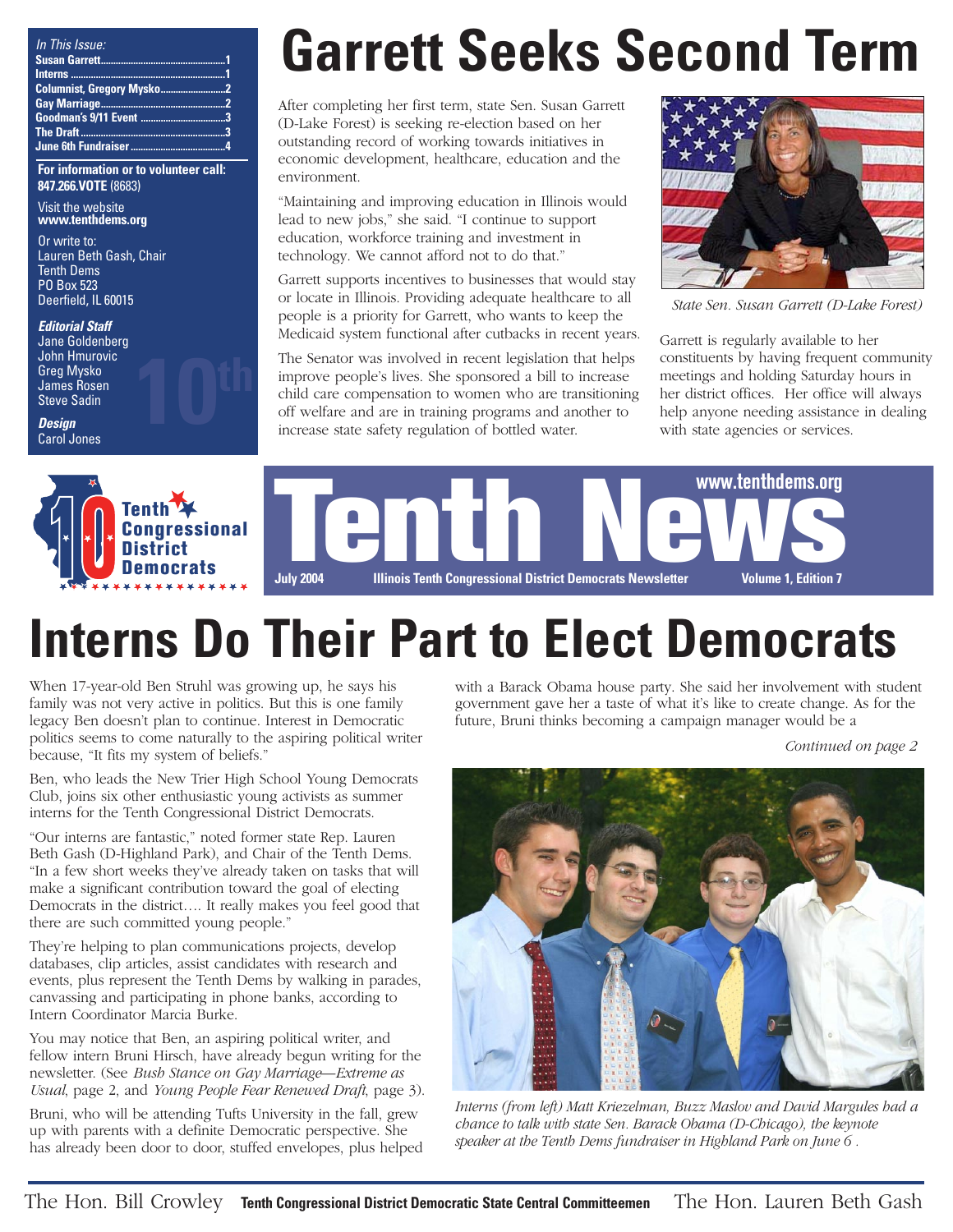### **Bush, Kirk Show Mean Streak**

*By Gregory Mysko, Tenth News Columnist*

We all know people in our lives who have a mean streak and a nasty disposition. Two of them are President George W. Bush and our Congressman, Rep. Mark Kirk (R-Ill). They share much in common, including a condescending disposition with a tendency to put people down. Kirk votes for the President's agenda 87 percent of the time

Bush is legendary with his demeaning nicknames. Kirk just throws out insults at public forums.

For example, environmental agencies recently discovered a high level of e-coli bacteria on Chicago beaches and implemented swimming bans. Chicago Mayor Richard Daley suggested Milwaukee was the source of the bacteria. Though there were no North Shore beaches affected by the same problems as Chicago, Kirk, who never misses an opportunity to make the news at another's expense, blamed "cheesehead sewer water from Milwaukee."

While calling people from Wisconsin "cheeseheads" may not rise to the level of an ethnic slur, it does demonstrate a certain meanness that has crept into Kirk's political dialog. To spout off that wisecrack in a discussion about bacteria on beaches is completely disrespectful but gets you on the news.

Another Kirk wisecrack in April was not reported in Chicago newspapers. But, it could rank as an ethnic insult and was reported in Roll Call, a Washington beltway insider newspaper covering Capitol Hill. During a House Appropriations Committee budget hearing dealing with ways Congress could cut its own budget, Kirk, a committee member, complained about the waste of having Capitol Police patrol with horses. He suggested cutting the recently created mounted unit.

"The only way to kill a new program is to kill it right at the start," Kirk said.

Other committee members corrected Kirk by pointing out that the Republican-controlled Senate created the mounted unit, not the House. Kirk quipped that one of the horses from the disbanded unit could be a gift to retiring Sen. Ben Nighthorse Campbell (R-Colorado), the Senate's lone Native American.

"We could give one of the horses to him to ride off into the sunset with," Kirk said. Kirk must still believe in a worn out stereotype that all Native Americans ride horses. And he was referring to a fellow Republican!

It makes me wonder what Mark Kirk would say about the diverse groups that make up his Tenth Congressional District if he didn't need their votes.

*The opinions expressed in this column are those of the writer.* 

## **Bush Stance on Gay Marriage —Extreme as Usual**

*By Bruni Hirsch , Tenth Dems Intern*

According to the 2000 U.S. Census, there are 594,391 same sex couples living in the United States of America. Despite homosexual couples making up only 1% of all couples in the country, they still deserve the same rights as all other couples.

I would have thought the recent Massachusetts Supreme Court ruling, which grants marriage licenses to applicants of the same sex, would have led to a trend in increasing rights to homosexual couples across the nation. However, President Bush has behaved in an urgent, irrational and reactionary manner.

On February 24, 2004, Bush asked Congress to promptly pass, and send to the states for ratification, an amendment to our constitution defining and protecting marriage as a union between a man and a woman. Personally, I believe this request is

*. . . the President seeks an amendment that would be one more way the government would be interfering with citizens' everyday lives.*  unfathomable as an amendment, and it would be regressive for our country rather than progressive as it would take away personal freedom by inserting discrimination in the Constitution.

"The Republican opposition to same sex marriage continues a long tradition of intolerance, and is bigotry of no lesser form than their previous and continuing racism against Blacks, Hispanics and Native Americans," said Ben Struhl, a 10th Dems intern.

Rather than follow the Republican platform calling for "small" national

government and more states' rights, the President seeks an amendment that would be one more way the government would be interfering with citizens' everyday lives.

Unlike the President, Democratic Presidential Candidate John Kerry supports civil unions, which would give gay and lesbian couples similar rights as married couples, and leaving the decision to legalize same sex marriage to each state to decide.

Unfortunately, Democrats are being forced to take a defensive role against a Republican backed constitutional amendment banning gay marriage rather than expanding domestic benefits for gay partners.

Amending the constitution is not an easy process. Let's hope the President is unable to succeed.

*Bruni Hirsch, a recent New Trier High School graduate, is working as an intern for the Tenth Dems this summer. These are her opinions. Bruni will be a freshman at Tufts University this fall.*

### **Interns***, continued from page 1*

#### fascinating option.

Brandon "Buzz" Maslov, who graduated from Vernon Hills High School as valedictorian and will be attending the University of Illinois, said he became interested in politics while taking Advanced Placement U.S. History. Matthew Kriezelman, who will be a senior at the University of Maryland, also caught the political bug in an accelerated class – political science during the 2000 election year.

David Margules, of Vernon Hills, another intern, will be attending George Washington University in the political town of Washington, D.C., in the fall, and Donald Pinkus, an incoming junior at Deerfield High School, also has an interest in politics. The newest member of the group is Natalie Green, who will enter her senior year at New Trier High School.

This talented and eager group is ready to take on the work necessary to help to create as many Democratic victories as possible in November. Certainly, we can keep them busy.

*Note: Applications for fall internships will be accepted beginning in August.*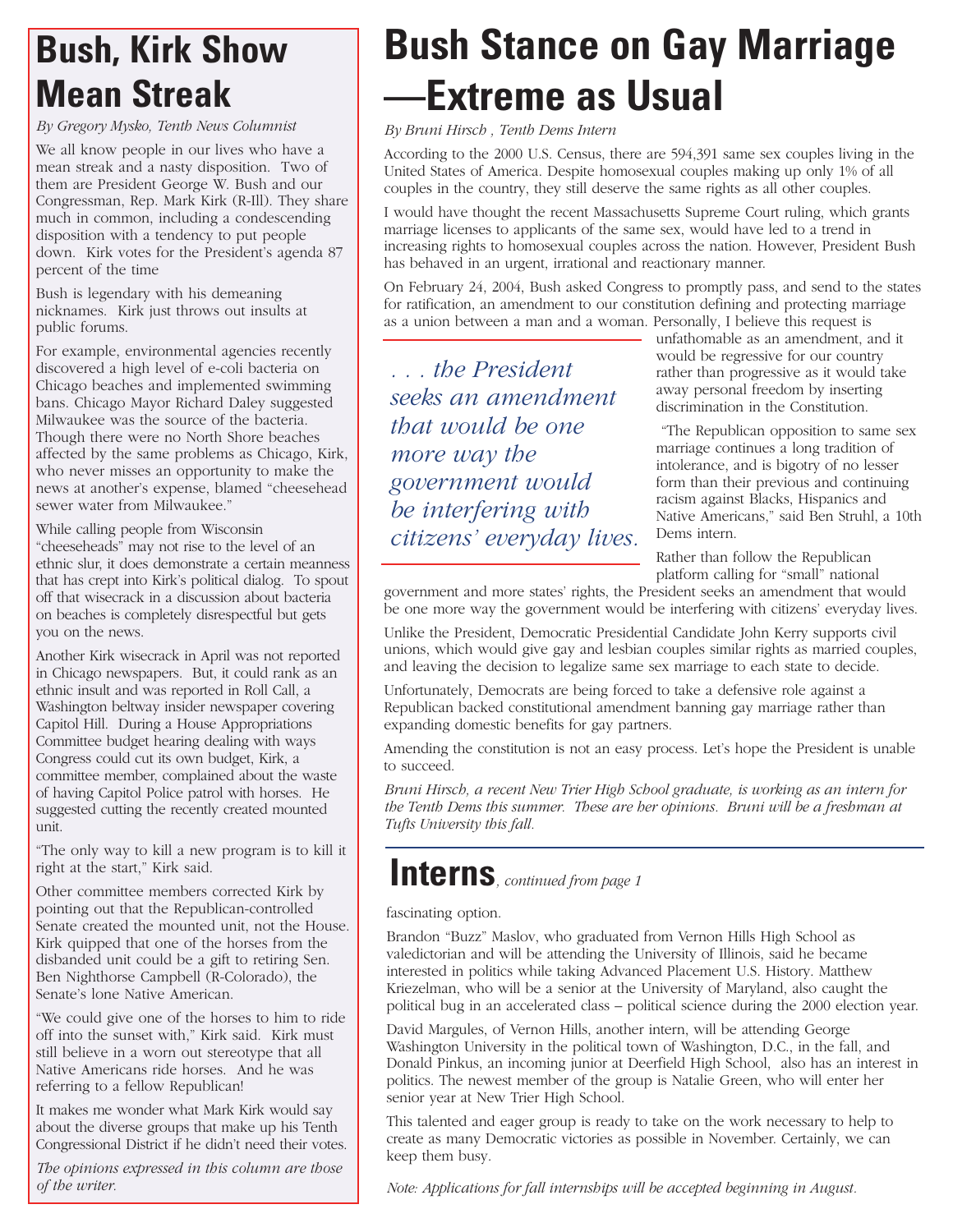### **Goodman's Fahrenheit 9/11 Event Scores a Huge Success**



*Lee Goodman greets voters outside the theater Sunday before the screening of "Fahrenheit 9/11."*

*Goodman encourages the crowd of movie goers to work tirelessly to defeat Kirk and the President.*



More than 150 supporters of Lee Goodman joined the Tenth District Congressional candidate June 27 as part of the record breaking crowds nationwide who flocked to see Michael Moore's new film, "Fahrenheit 9/11," in Highland Park.

After the movie, Goodman told the group the facts exposed in the picture are just some of the reasons he should replace Rep. Mark Kirk (R-Ill.), who has been an enthusiastic proponent of President Bush's policies.

# **Young People Fear Renewed Draft**

*By Ben Struhl, Tenth Dems Intern*

Of all the actions which the American Government can legally take against me, the draft is one of the most frightening to comprehend. When I turn 18 next summer, the Army well could draft me and send me out to Iraq or any other place it pleases

against my will. While many insist that the threat of a draft is slim, the issue has nevertheless re-emerged as an important one to all sorts of people my age. Despite the headline on the Selective Service website that emphatically states, "Selective Service is not getting ready to conduct a draft for the U.S. Armed Forces," it is becoming increasingly clear to me the possibility and the personal consequences of such a draft, and the effects of it could be far greater than generally imagined.

To many my age, the draft is vague and abstract. Perhaps they heard of it from their parents, some of whom may have been in the lottery or even served in Vietnam, but it isn't a pressing or serious thought. Many don't even entertain the possibility, stating that it would be politically unfeasible. Yet, generally, the more one begins to think about the draft, the more one begins to fear it. To me, the

thought is so unimaginable that it frightens me immensely. Could my friends or I be forced overseas, never to be seen again in the quagmire that is Iraq? Will Vietnam repeat itself, even if we all recognize that Vietnam is repeating itself? These are questions I ask myself, with no easy answer.

While the draft is completely uncertain, it is imperative to realize that it can happen, and it will almost definitely affect all of us. One overlooked news story of last year was the reorganization of the Selective Service Board (a euphemistic name for the draft board). That means the board is active again and ready, if so ordered, to begin a draft. The objection always arises, "Who will have the political clout to start a draft? Such a move will be suicide!" What these people don't realize is that if Bush gets reelected, this option is no more suicide than any other he takes, for the simple reason that there will no longer be anything to protect politically. Bush will be serving his last possible term, and Dick Cheney will not possibly be able to continue for him. In

> fact, if Bush and Cheney win this year, they won't give a damn what happens in 2008. They can do whatever they please, and if congress remains in Republican hands, nothing will likely stand in the way of the Administration's reinstating the draft.

And you should know that if the draft comes, it will probably affect you, too. Legal and military experts agree that in the event of a draft there will be a definite probability that two prior ways of escaping the draft will be cut off. First, there will be no college deferments, only postponements. The draft board says, "Under the current draft law, a college student can have his induction postponed only until the end of the current semester. A senior can be postponed until the end of the academic year." It's a definite—no student deferments. Further, there is a strong possibility women will also be drafted. On this subject the draft board says, "The Selective Service System, if given the mission and additional funding, is capable of registering and drafting women with its existing infrastructure." Also, be sure to note that if you

have an M.D. you can be drafted at any time until you're 65. The draft will no longer be for poor young males who aren't going to college—it will be for everyone.

I don't have all the answers, but I have one. If the draft does come, I'm not serving in Iraq. Many of my friends feel the same way. Nobody wants to die for something that they know is completely wrong. That's why this election is so important to many people I know, including me. Either we win, or we face the chance of having to leave this country for who knows how long. Maybe forever.

*Ben Struhl, a senior at New Trier High School, is working this summer as an intern for the Tenth Congressional District Democrats. These are his opinions.*

*unimaginable that it frightens me immensely. Could my friends or I be forced overseas, never to be seen again in the quagmire that is Iraq? Will Vietnam repeat itself, even if we all recognize that Vietnam is repeating itself?* 

*To me, the thought is so*